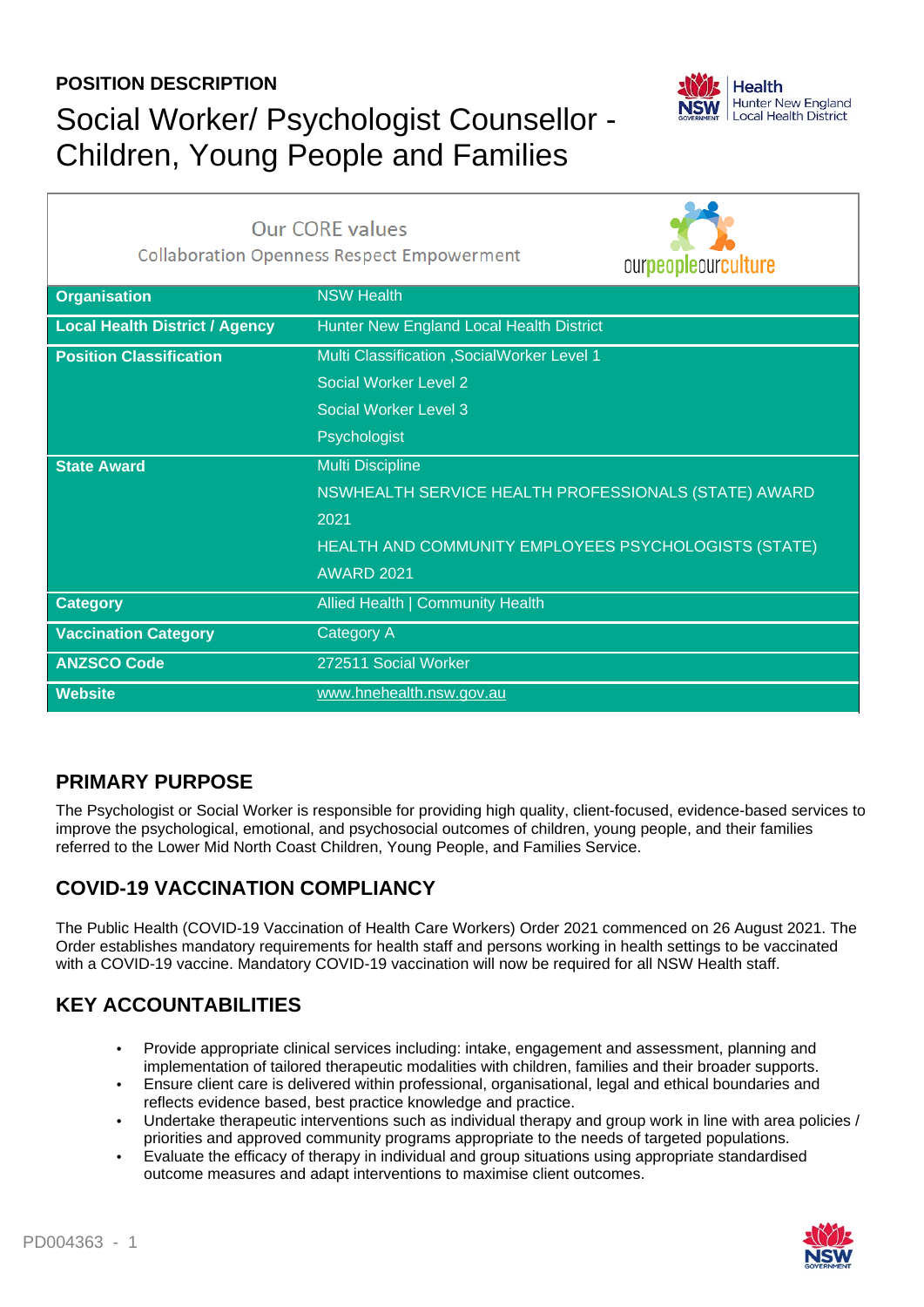#### **POSITION DESCRIPTION**

# Social Worker/ Psychologist Counsellor - Children, Young People and Families



- Liaise and consult with other members of the multidisciplinary team, and other involved services and agencies when required, to ensure optimal service delivery and client outcomes.
- Identify and respond to child abuse and neglect, including, but not limited to, fulfilling reporting requirements in accordance with the level of risk of harm, relevant legislation and NSW Health Policies, in particular NSW Health Child Wellbeing and Child Protection Policies and Procedures PD2013\_007.
- Maintain accurate records of involvement with clients and to plan service delivery in accordance with legal requirements, NSW Health and HNE Health policies and procedures.
- Contribute to quality improvement and/or clinical research projects to improve client and/or consumer outcomes and the quality and efficiency of service delivery.
- Participate in service planning and policy development as required. Provide supervision to early career clinicians and other staff as required.
- Maintain currency of practice through involvement in continued professional development consistent with the HNE LHD Allied Health Professional Practice Supervision Policy and/or the PsyBA's Continuing Professional Development Registration Standard.
- Provide outreach services to all centres in the Lower Mid North Coast if required following consultation with the Service Manage
- Act in accordance with the HNE Health Values Charter and NSW Health Code of Conduct; model behaviours that reflect the Excellence Framework (Every Patient, Every Time) and ensure work is conducted in a manner that demonstrates values of cultural respect in accordance with HNE Health's Closing the Gap strategy
- All staff are expected to take reasonable care that their acts and omissions do not adversely affect the health and safety of others, that they comply with any reasonable instruction that is given to them and with any policies/procedures relating to health or safety in the workplace that are known to them, as well as notifying any hazards/risks or incidents to their managers.

### **KEY CHALLENGES**

- Working with children and families impacted by trauma, which can be emotionally challenging and often requiring critical decision making under pressure.
- Working independently in outreach settings.
- Demonstrated ability to work in a regional community setting with minimum supervision and to organise tasks, assign priorities and achieve deadlines.